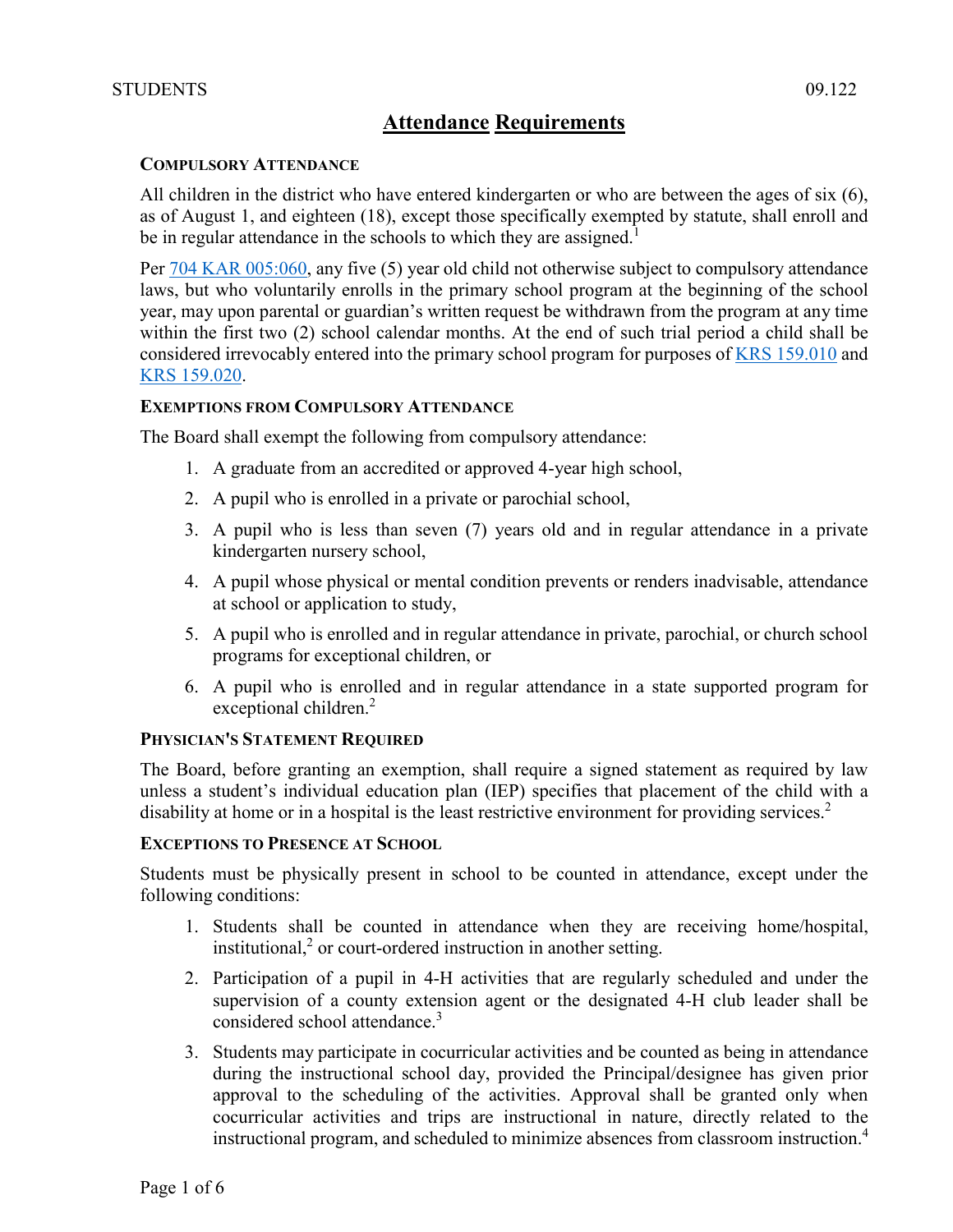# **Attendance Requirements**

### **EXCEPTIONS TO PRESENCE AT SCHOOL (CONTINUED)**

- 4. Students participating in an off-site virtual high school class or block may be counted in attendance in accordance with requirements set out in Kentucky Administration Regulation.4
- 5. Students having an individual education plan (IEP) that requires less than full-time instructional services shall not be required to be present for a full school day.<sup>4</sup>
- 6. Students who attend classes for moral instruction at the time specified and for the period fixed shall be credited with the time spent as if they had been in actual attendance in school, and the time shall be calculated as part of the actual school work required by law. Students shall not be penalized for any school work missed during the specified moral instruction time.<sup>5</sup>
- 7. Students participating as part of a school-sponsored interscholastic athletic team, who compete in a regional or state tournament sanctioned by the Kentucky Board of Education or KHSAA, that occurs on a regularly scheduled student attendance day shall be counted and recorded present at school on the date or dates of the competition, for a maximum of two (2) days per student per school year. Students shall be expected to complete any assignments missed on the date or dates of the competition.<sup>6</sup>
- 8. The pupil is participating in standards-based, performance-based credit that is awarded in accordance with [704 KAR 003:305,](http://policy.ksba.org/documentmanager.aspx?requestarticle=/kar/704/003/305.htm&requesttype=kar) and that falls within one (1) or more of the categories of standards-based course work. A pupil may be counted in attendance for performance-based credit for a class or block for the year or semester in which the pupil initially enrolled in the class or block if the pupil demonstrates proficiency in accordance with local policies.  $4 \times 7$
- 9. Students attending basic training required by a branch of the United States Armed Forces shall be considered present for all purposes for up to ten  $(10)$  days.<sup>3</sup>

# **REFERENCES:**

<sup>1</sup>[KRS 159.010;](http://policy.ksba.org/DocumentManager.aspx?requestarticle=/KRS/159-00/010.pdf&requesttype=krs) [OAG 85-55](http://policy.ksba.org/documentmanager.aspx?requestarticle=/civil/opinions/OAG8555.htm&requesttype=oag) <sup>2</sup>[KRS 159.030](http://policy.ksba.org/DocumentManager.aspx?requestarticle=/KRS/159-00/030.pdf&requesttype=krs) <sup>3</sup>[KRS 159.035](http://policy.ksba.org/DocumentManager.aspx?requestarticle=/KRS/159-00/035.pdf&requesttype=krs) 4 [702 KAR 007:125](http://policy.ksba.org/documentmanager.aspx?requestarticle=/kar/702/007/125.htm&requesttype=kar) **KRS** 158.240 **KRS** 158.070 <sup>7</sup>[704 KAR 003:305](http://policy.ksba.org/documentmanager.aspx?requestarticle=/kar/704/003/305.htm&requesttype=kar) [KRS 158.030;](http://policy.ksba.org/DocumentManager.aspx?requestarticle=/KRS/158-00/030.pdf&requesttype=krs) [KRS 158.143](http://policy.ksba.org/DocumentManager.aspx?requestarticle=/KRS/158-00/143.pdf&requesttype=krs) [KRS 159.020;](http://policy.ksba.org/DocumentManager.aspx?requestarticle=/KRS/159-00/020.pdf&requesttype=krs) [KRS 159.180;](http://policy.ksba.org/DocumentManager.aspx?requestarticle=/KRS/159-00/180.pdf&requesttype=krs) [KRS 159.990](http://policy.ksba.org/DocumentManager.aspx?requestarticle=/KRS/159-00/990.pdf&requesttype=krs) [704 KAR 005:060](http://policy.ksba.org/documentmanager.aspx?requestarticle=/kar/704/005/060.htm&requesttype=kar) [OAG 79-68;](http://policy.ksba.org/documentmanager.aspx?requestarticle=/civil/opinions/OAG7968.htm&requesttype=oag) [OAG 79-539](http://policy.ksba.org/documentmanager.aspx?requestarticle=/civil/opinions/OAG79539.htm&requesttype=oag) [OAG 87-40;](http://policy.ksba.org/documentmanager.aspx?requestarticle=/civil/opinions/OAG8740.htm&requesttype=oag) [OAG 97-26](http://policy.ksba.org/documentmanager.aspx?requestarticle=/civil/opinions/OAG9726.htm&requesttype=oag)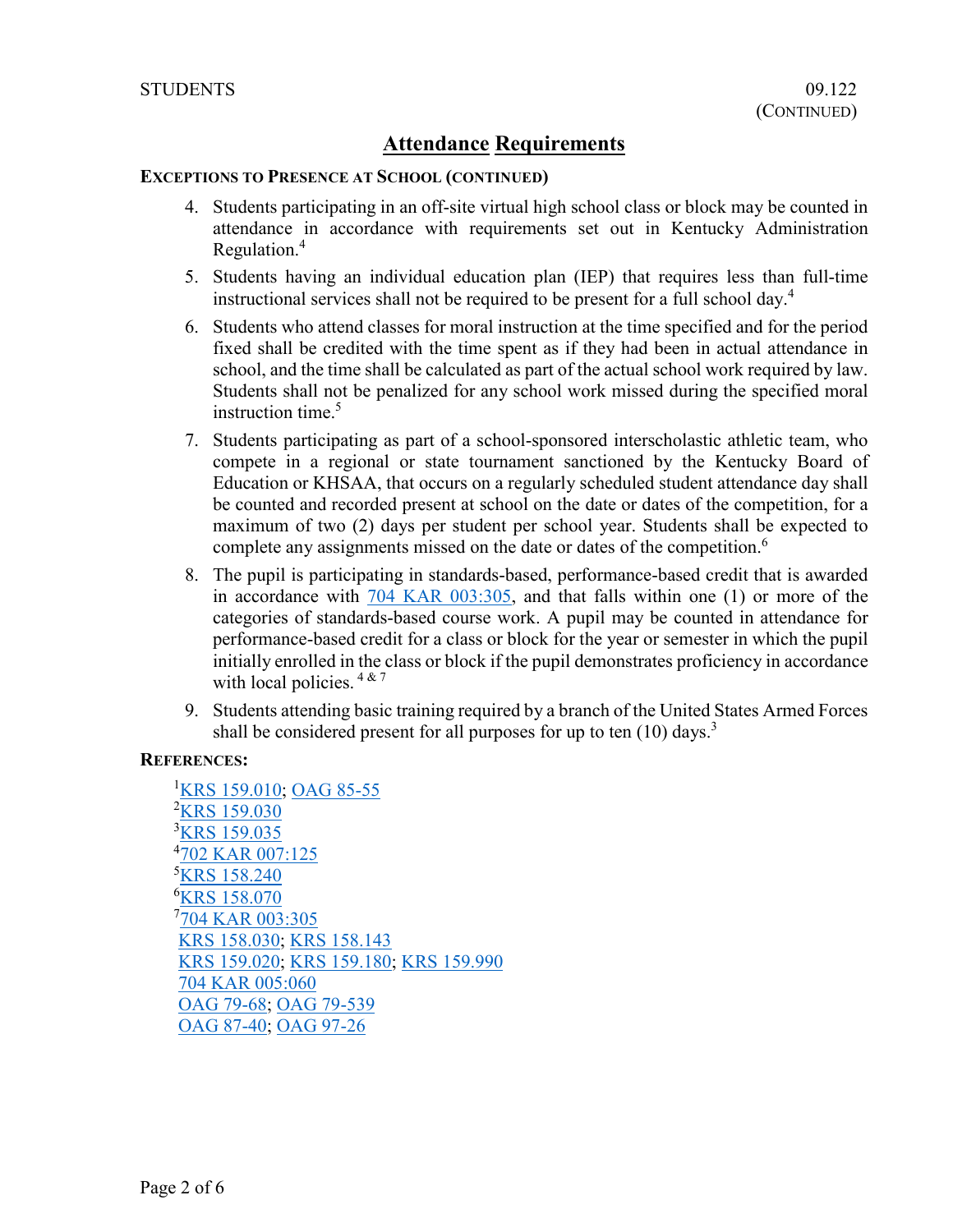# **Attendance Requirements**

### **RELATED POLICIES:**

08.131; 08.1312 09.111; 09.121; 09.123; 09.36

Adopted/Amended: 7/13/2017<br>Order #: 18-09 Order #: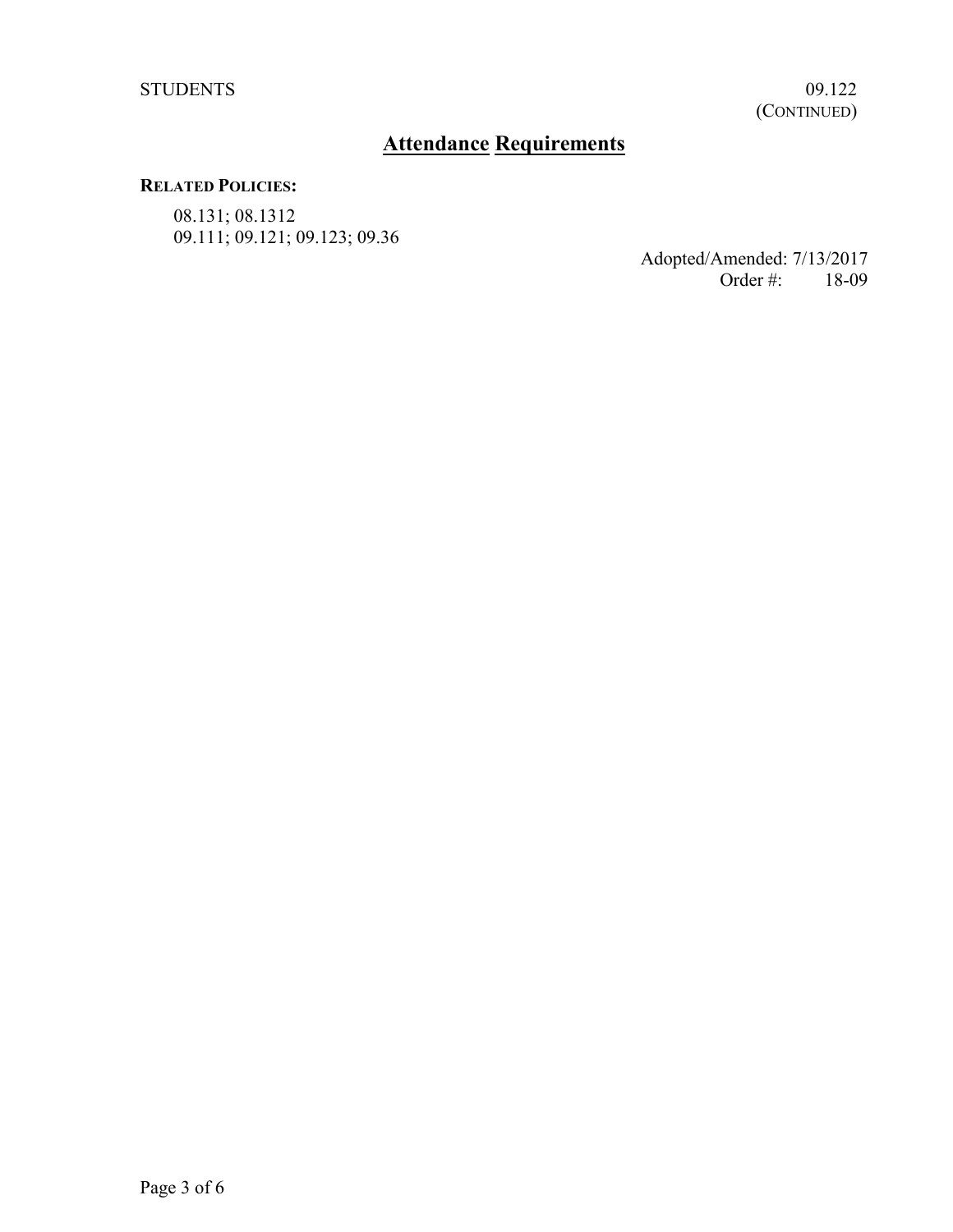# **Absences and Excuses**

Pupils are required to attend regularly and punctually the school in which they are enrolled. Recording of absences and tardies shall be made in compliance with the requirements of 702 KAR  $007:125.$ <sup>1</sup>

# **TRUANCY DEFINED**

Any student who has attained the age of six (6), but has not reached his/her eighteenth (18th) birthday, who has been absent from school without valid excuse for three (3) days or more, or tardy without valid excuse on three (3) days or more, is a truant.

Any student enrolled in a public school who has attained the age of eighteen (18) years, but has not reached his/her twenty-first (21st) birthday, who has been absent from school without valid excuse for three (3) or more days, or tardy without valid excuse on three (3) or more days, is a truant.

Any student who has been reported as a truant two (2) or more times is an habitual truant.

For the purposes of establishing a student's status as a truant, a student's attendance record is cumulative for an entire school year. When students transfer from one Kentucky district to another, attendance information from the previous district shall become part of their official attendance record for that school year.

### **EXCUSED ABSENCES**

An excused absence or tardiness is one for which work may be made up, such as:

- 1. Death in the pupil's immediate family,
- 2. Illness of the pupil doctor's written verification of an office visit/examination for illness/injury shall be required in order (**hand delivered by parent/guardian or emailed** directly to the school attendance clerk from the Doctor's office) for the absence to be excused (**Faxed documentation** will not be accepted.),
- 3. Court appearance (Written verification of attendance from Court Designated Worker (CDW) or Court Clerk must be submitted.),
- 4. Life Skills appointments (Written verification of attendance from provider must be submitted.),
- 5. Religious holidays and practices,
- 6. One (1) day for attendance at the Kentucky State Fair (Admission ticket must be submitted.),
- 7. Documented military leave,
- 8. One (1) day prior to departure of parent/guardian called to active military duty,
- 9. One (1) day upon the return of parent/guardian from active military duty,
- 10. Visitation for up to ten (10) days with the student's parent, de facto custodian, or person with legal custody who, while on active military duty stationed outside of the country, is granted rest and recuperation leave,
- 11. Ten (10) days for students attending basic training required by a branch of the United States Armed Forces, or
- 12. Trips qualifying as educational enhancement opportunities, as determined by the Principal.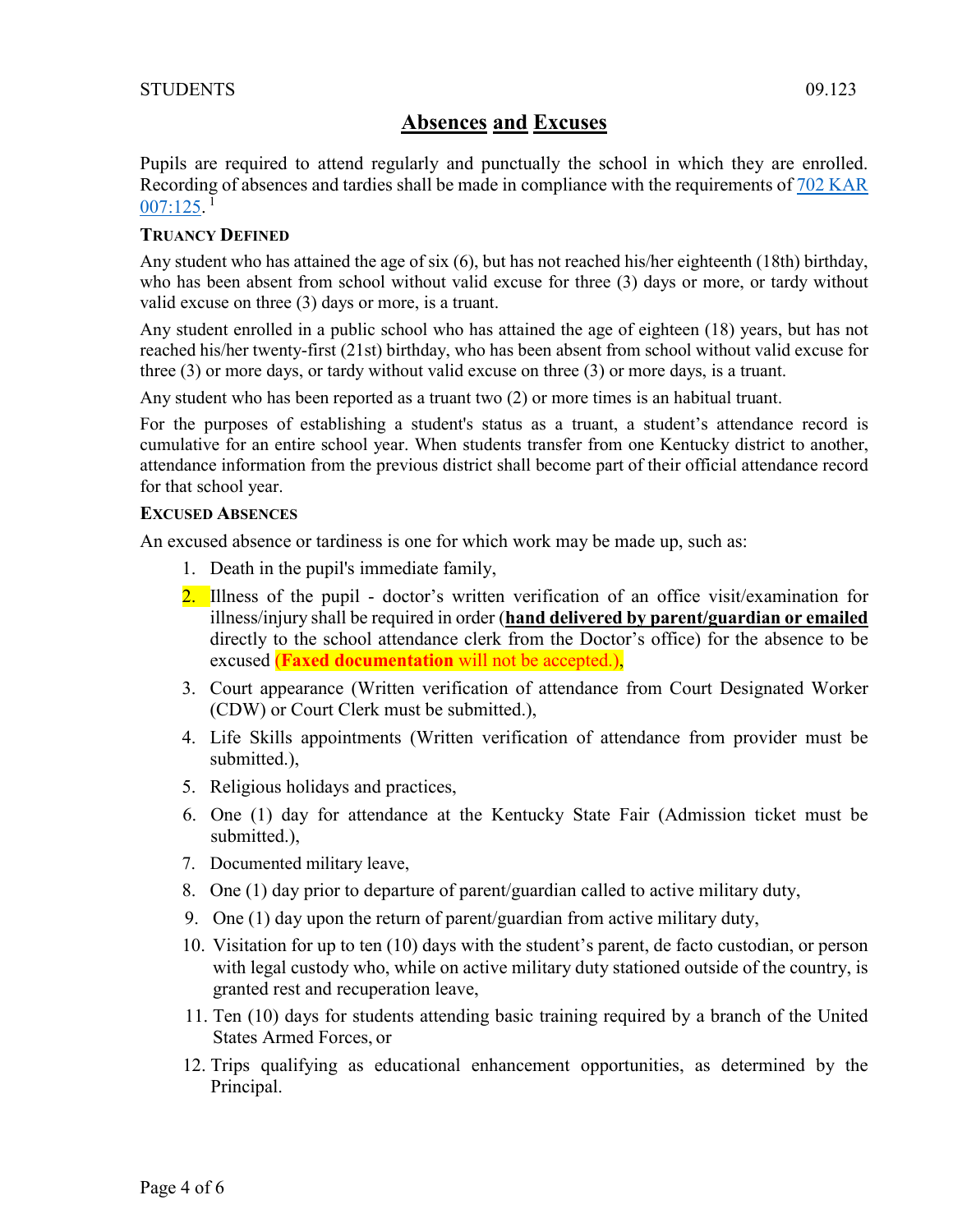# **Absences and Excuses**

### **EXCUSED ABSENCES (CONTINUED)**

Students shall be granted an excused absence for up to ten (10) school days to pursue an educational enhancement opportunity determined by the Principal to be of significant educational value. This opportunity may include, but not be limited to, participation in an educational foreign exchange program or an intensive instructional, experiential, or performance program in one (1) of the core curriculum subjects of English, science, mathematics, social studies, foreign language, and the arts.

Unless the Principal determines that extenuating circumstances exist, requests for date(s) falling within State or District testing periods shall not be granted.

The Principal's determination may be appealed to the Superintendent/designee whose decision may then be appealed to the Board under its grievance policy and procedures.

Students receiving an excused absence under this section shall have the opportunity to make up school work missed and shall not have their class grades adversely affected for lack of class attendance or class participation due to the excused absence.

### **ABSENCES GRADES K-12**

Notes from parents/guardians shall be accepted, and absences shall be excused for up to two (2) days per semester only for the valid reasons listed as acceptable excused absences. Illness accompanied by a health professional's statement will not be counted as one of the two (2) days.

### **DOCUMENTATION**

Documentation for excused absences or tardiness must be presented to the school attendance clerk **within five (5) days upon return to school.**

### **FIELD TRIPS**

At the discretion of the Principal, **students six (6) or more unexcused absences shall be ineligible for field trips.**

### **SCHOOL HANDBOOKS**

Each school handbook shall include specific attendance requirements and provisions for make-up work.

# **PERFECT ATTENDANCE**

Students shall be recognized for perfect attendance when they have accumulated no absences from school. Perfect attendance will not be considered for students with excused absences, unexcused tardies, or unexcused absences.

A school day for elementary students shall be from 8:00 AM to 3:00 PM and for high school students from 8:00 AM to 2:45 PM.

### **SUSPENSION**

Projects or homework assigned prior to suspension shall be accepted for credit. Students shall be responsible for submitting assignments due during the time of the suspension.

Long-term projects assigned during the suspension and due at a later date shall be accepted.

Work assigned and due during suspension shall not be accepted.